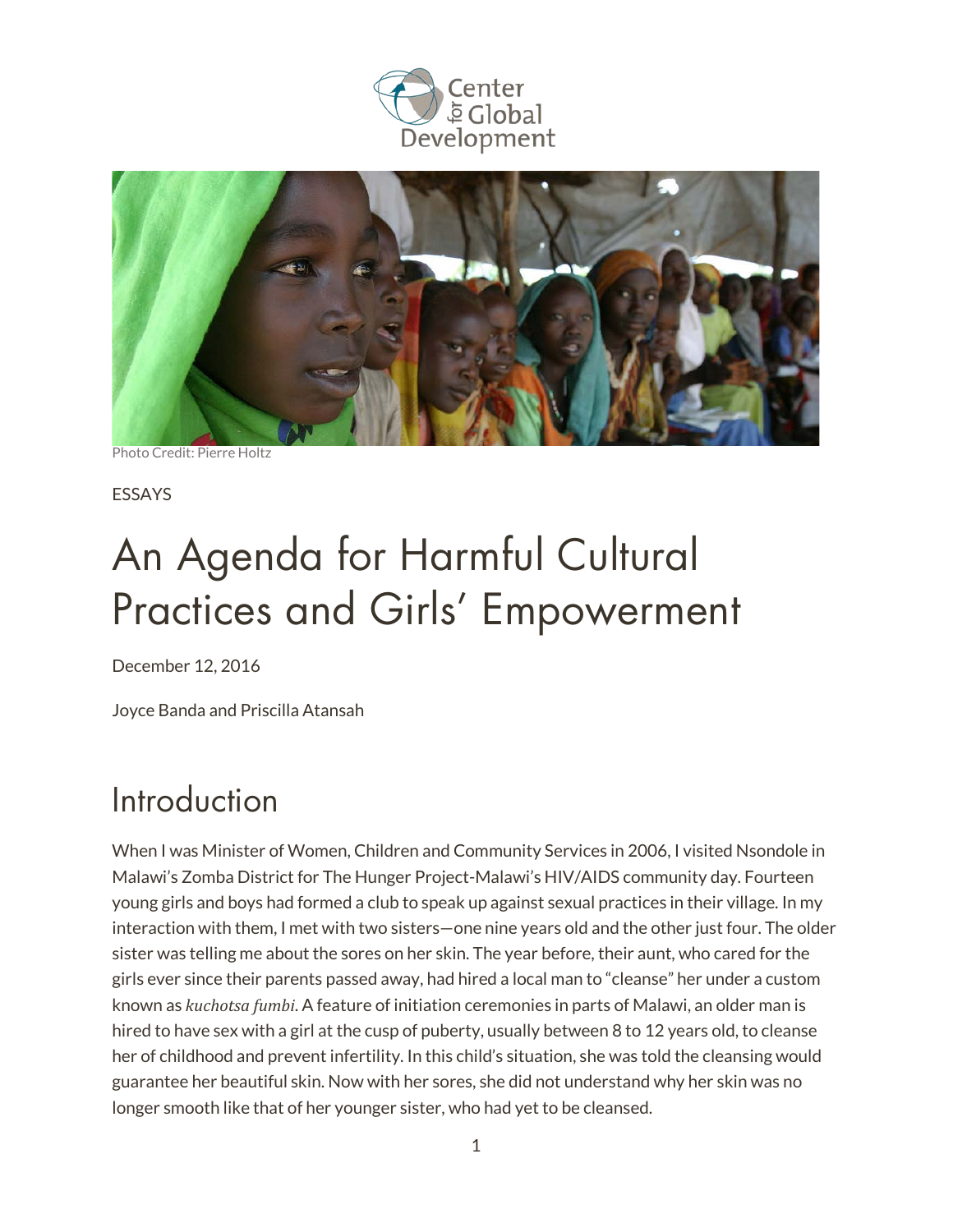# It is critical to develop a research agenda that places girls aged 0 to 10 at the center of policy to address harmful practices.

It occurred to me that not only had this child been raped, but she had also likely been infected with an STD.

I often get questions about what can be done to improve girls' education in Africa and to empower girls more broadly. I tell the story of this girl from Nsondole to highlight one unfortunate truth: a girl child who has been violated in the name of culture is not one capable of learning or competing on equal footing with boys in the classroom. Most importantly, ages 0 to 10 are when girls are most vulnerable to these traditions and mindsets that inform underinvestment in the girl child.

Harmful cultural practices and norms—even the seemingly non-violent ones that consign girls to bear the brunt of household labor—have consequences for nutrition, health, educational achievement, sexual abuse, and child marriage. Accordingly, it is critical to develop a research agenda that places girls aged 0 to 10 at the center of policy to address harmful practices. Both as an issue of gender-based violence and as an impediment to girls reaching their potential, we need greater commitments to country-level data, informed and enforced legislative action, and innovative methods to challenging and shifting socially shared definitions of girlhood.<sup>1</sup>

# Why young girls?

We often discuss younger girls within a gender-neutral frame of children's rights and primary school education, $2$  but in the context of harmful practices and norms, we cannot afford to wait until adolescence to parse through the gendered consequences for rights and equality.

There is a strong evidence base for prioritizing girls in development. Over the last 50 years, a quarter of economic growth in OECD countries has been a result of girls obtaining greater access to higher education, and for more than 200 countries, each additional year of education for women decreased child mortality by 9.5 percent.<sup>3</sup> In the last decade, Africa has made significant progress to lock in some of these returns to investment in girls. Across the continent, the gender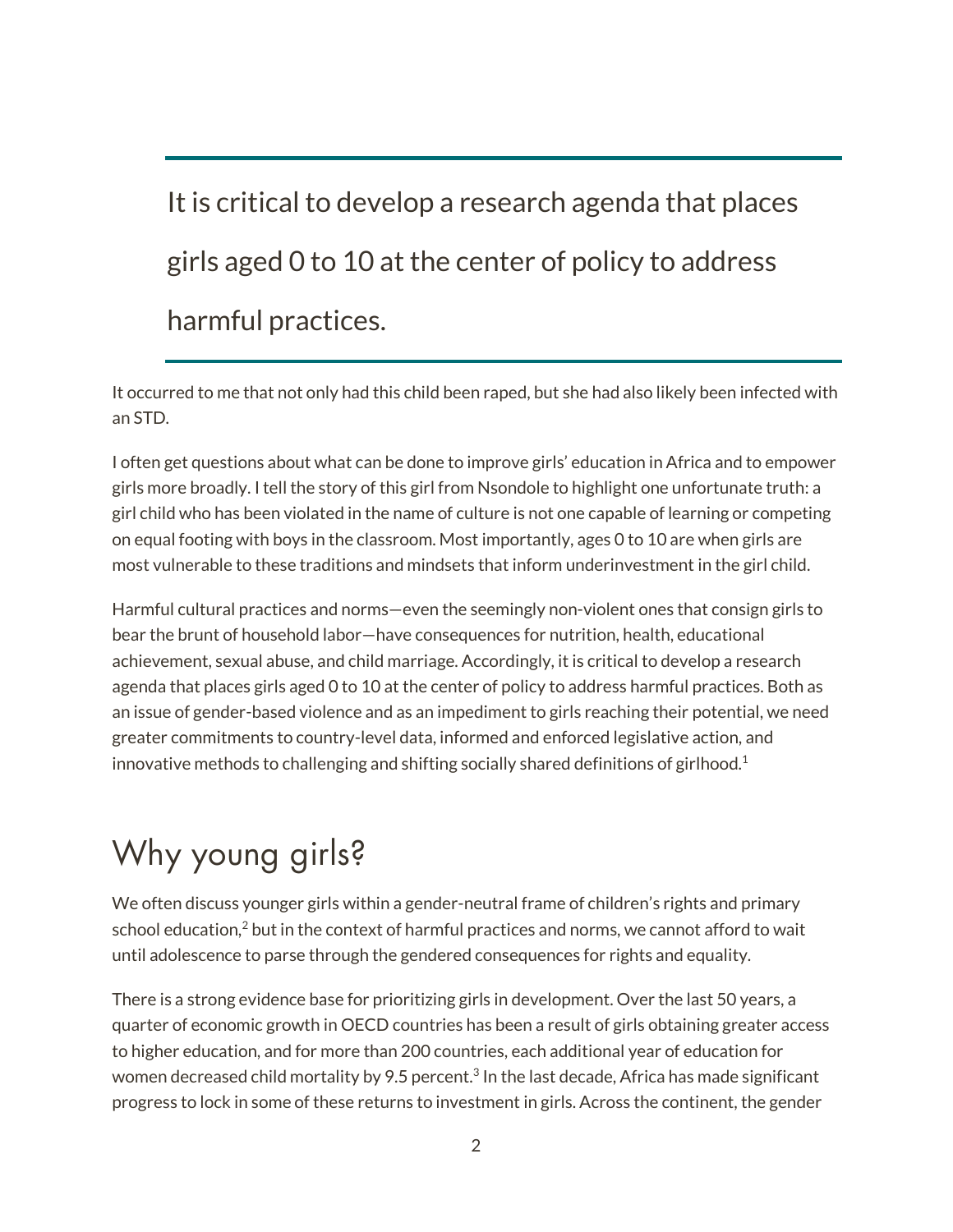gap in primary school education has effectively closed, and in Sub-Saharan Africa, the number of unenrolled girls of primary school age decreased by 22 percent between 1990 and 2012.<sup>4</sup> In roughly the same time frame, maternal mortality dropped by 42 percent and women increasingly occupy cabinet positions, surpassing Europe's performance in some respects.<sup>5</sup> Still, there are many cultural practices and mindsets that continue to hamper progress, producing such discouraging statistics as the 40 million African women and girls married before age 15.<sup>6</sup>

Much of the current research and on-the-ground programs discussed in the policy realm target adolescent girls' wellbeing and empowerment by improving personal control of their education and sexual behavior. Interventions like conditional cash transfers to adolescent girls and their families have been shown to improve educational outcomes and reduce teen pregnancy and child marriage, especially when combined with vocational training and community education.<sup>7,8</sup> The vast variety of such interventions signify a commitment by both policymakers and aid organizations to understand the issues at hand, develop an evidence base, and deploy resources to find the best solutions.

When girls are socialized in the framework of certain cultural practices to lower their eyes, to have sex, and learn to please men, their rights to education and personal dignity go out the window at an early age.

Unfortunately, a similar level of commitment to younger girls—aged 0 to 10—and how they are affected by cultural practices and norms, is near absent. When girls are socialized in the framework of certain cultural practices to lower their eyes, to have sex, and learn to please men, their rights to education and personal dignity go out the window at an early age. This is a disadvantage boys do not have, and it is one that establishes inequality long before the girl child becomes an adolescent.

To counter the challenge of harmful practices and norms against young girls, while respecting cultural identities, African governments and their development partners must renew their commitments to young girls' wellbeing:

• **Invest**—in building an evidence base for harmful cultural practices.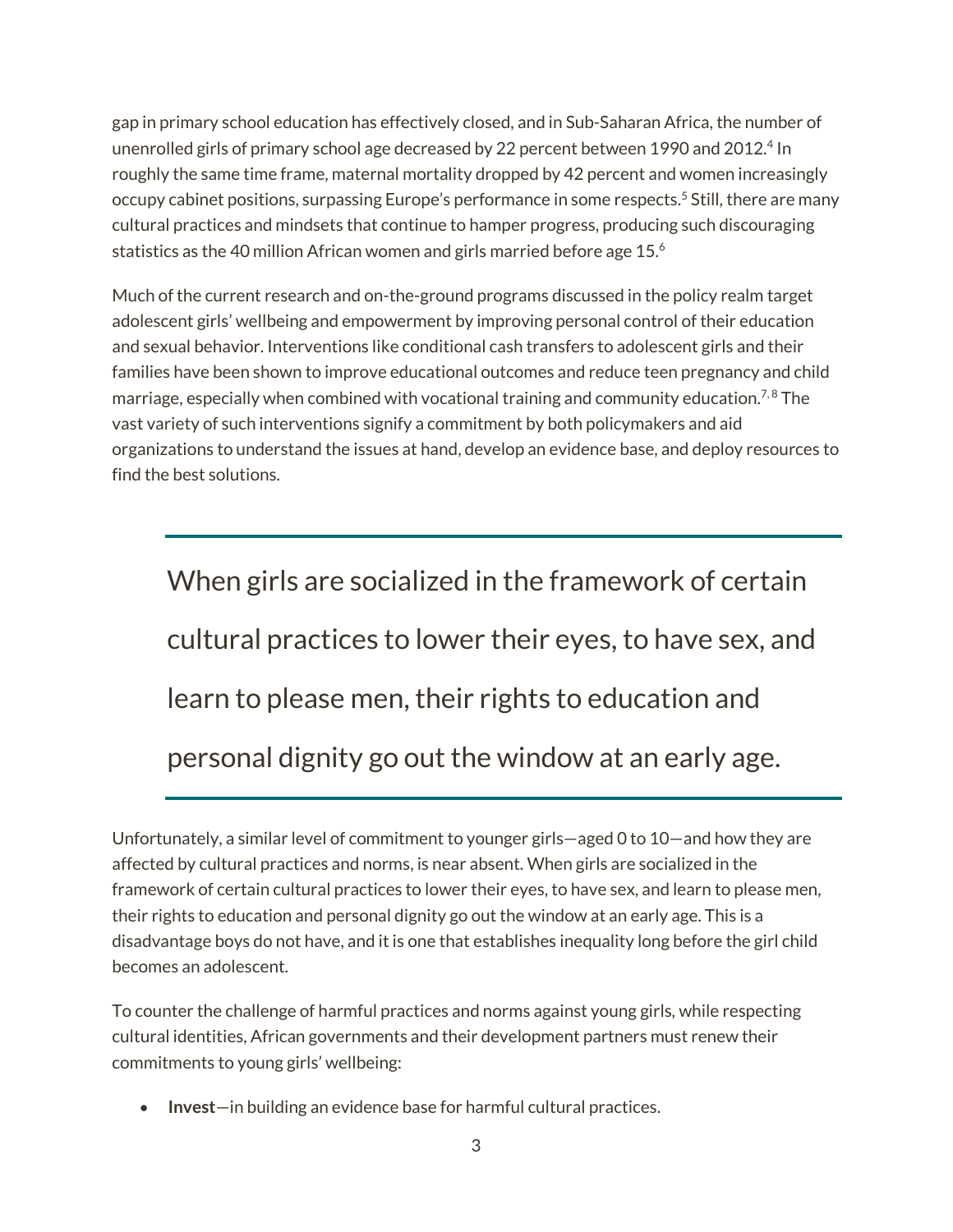- **Protect girls**—by instating laws and enforcing them where they do exist.
- **Shift mindsets and behaviors**—particularly in households, where young girls are most devalued.

#### Invest: Evidence and data

From Cameroon's breast ironing practice intended to delay sexual activity, to Ghana's *trokosi* tradition that enslaves young girls to local shrines as atonement, there are numerous practices equally harmful to the bodies and psyches of girls—that remain unseen and undocumented.

Africa is a vast continent of many cultures, people, and ways of life. Cultural rights are strongly protected in our constitutions, especially given the legacy of colonization. These cultures safeguard our identities as Africans, but it is also true that some of these cultural practices hold the continent back by holding girls down. African women leaders and international partners have worked hard to bring various forms of harmful traditional practices to light, and many of the gains we have made so far in fighting practices like female genital mutilation and child marriage have been precisely due to their visibility.

For the practices that fail to make headlines and policy memos, a major reason is that they are extremely localized and rarely transcend district or country borders. Moreover, most take place within the frame of secretive initiation rites or in the privacy of the household, creating a conspiracy of silence between young girls and female community leaders who safeguard traditions. This makes any sort of scalable intervention particularly difficult, especially when there is no hard data on prevalence.

Given the sensitivity and social taboos that shroud these practices, it is no surprise that traditional data collection methods fail to account for them. To develop an evidence base to inform interventions, we need innovative methods of capturing victims rendered invisible by silence. In Malawi for example, the Human Rights Commission embarked on a nationwide study of harmful cultural practices by region.<sup>9</sup> Through focus group discussions and face-to-face interviews with traditional and religious leaders, the study catalogued harmful practices and their nationwide incidence. This exercise later fed into the Malawi Law Commission's regional consultations with traditional leaders as it developed specific provisions in the Gender Equality Bill to respond to these practices. Armed with descriptive and quantitative evidence, the Law Commission was able to examine the motivation behind practices such as *kutchosa fumbi*, and consider a wide range of legal responses on a case by case basis—from statutory regulations to negotiating with traditional leaders to modify those practices that were not outrightly harmful.<sup>10</sup>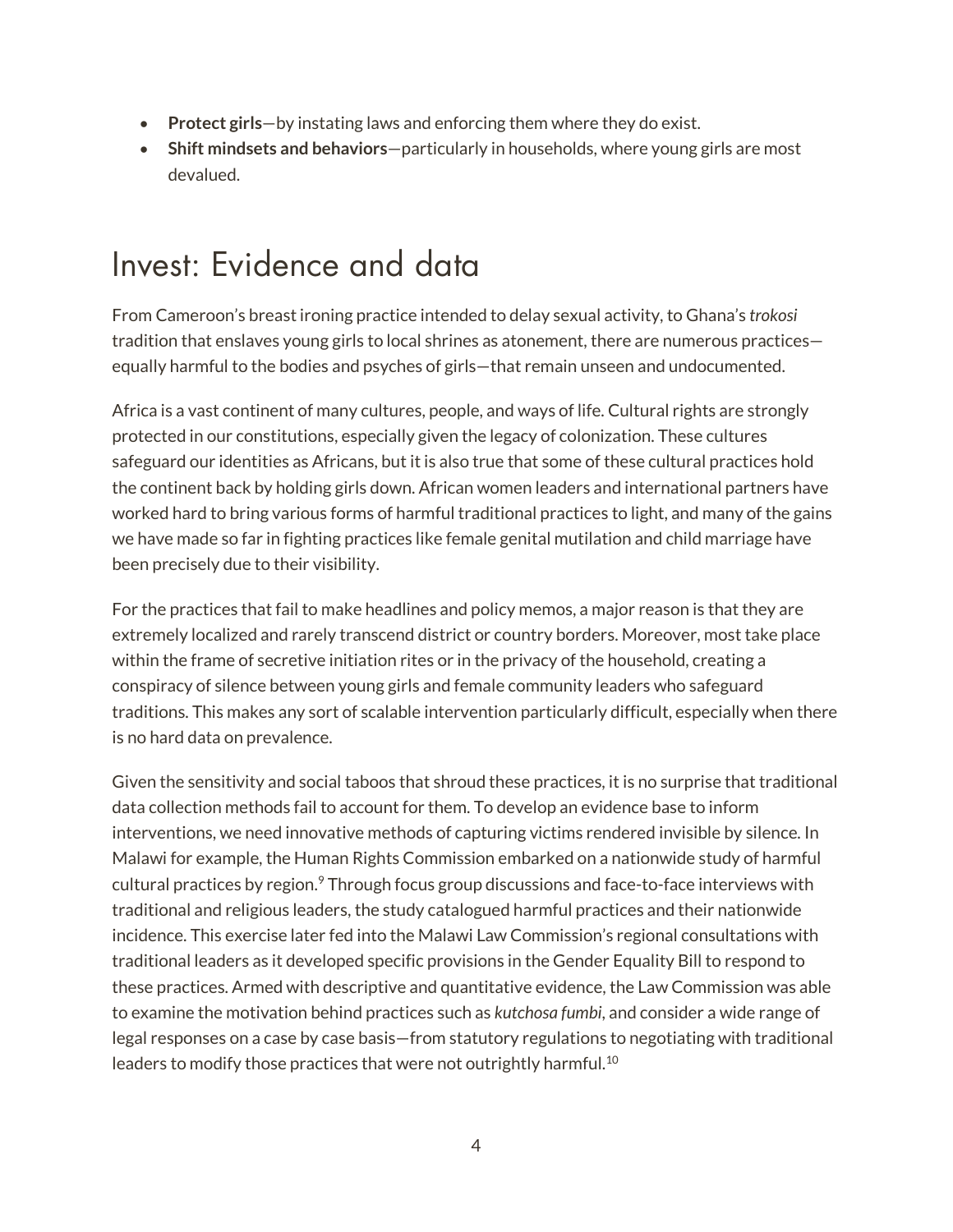The idea of conducting an audit of this nature at the global level is an intimidating one, but I believe we can creatively repurpose existing initiatives to better account for harmful traditional practices and the girls they affect. The [Population](http://www.popcouncil.org/news/the-girl-roster-an-innovative-approach-to-ending-the-gender-data-gap) Council's Girl Roster toolkit is a good example of how traditional survey collection methods are being reinvented to better take account of adolescent girls' lives. Targeted toward in-field programs aimed at improving outcomes for girls, the tool trains program staff to go door-to-door within a specific geographic area to ask adults about the girls who live there, "including information about their schooling, marital and childbearing status, and living arrangements." $11, 12$  In order to capture girls aged 0-10, the Girl Roster approach can be applied to in-field programs that engage in broader children's issues like nutrition and health. With careful training and sensitization, local staff of such programs can begin to ask mothers and adult women within communities about cultural traditions and the rationales behind them.

NGOs can also be important players in gathering sensitive data on harmful practices. Together for Girls is an outstanding model of such collaboration between NGOs and governments: it conducts national surveys and collects data to document violence against children, coordinates policy and program actions within each country, and advocates globally to increase public awareness. At the grassroot level, local advocacy groups and NGOs that form around problematic cultural practices will be key to building an evidence base, since they are often more informed about the prevalence and nuances of extremely localized traditions. Here, domestic governments and international partners can help build a cohesive network of such NGOs and advocacy groups, funding data collection and supporting a platform where this information can be collected and shared.

#### Protect: Laws matter

Laws have the power encourage positive cultural shifts in gender norms and practices. Yet in poor countries, legislation struggles for relevance in the face of entrenched cultural practices. The state's limited resources and scope often cedes influence to traditional rulers who safeguard cultures. Given this dynamic of power, the silence surrounding harmful cultural practices, and the belief that these customs are in the girl's best interest, legal bans are left with little carrying impact, especially in rural areas. $13$ 

Still, the significance of laws against harmful cultural practices is neither in their existence nor absence. Rather, the heaviest lift is in "domesticating" these laws to ensure that the playing field for young girls and young boys is even—before the girl reaches adolescence. To domesticate legal protection is to build coalitions with traditional leaders and practitioners of these harmful customs. Rather than defaulting to outright condemnation and criminalization, using the existing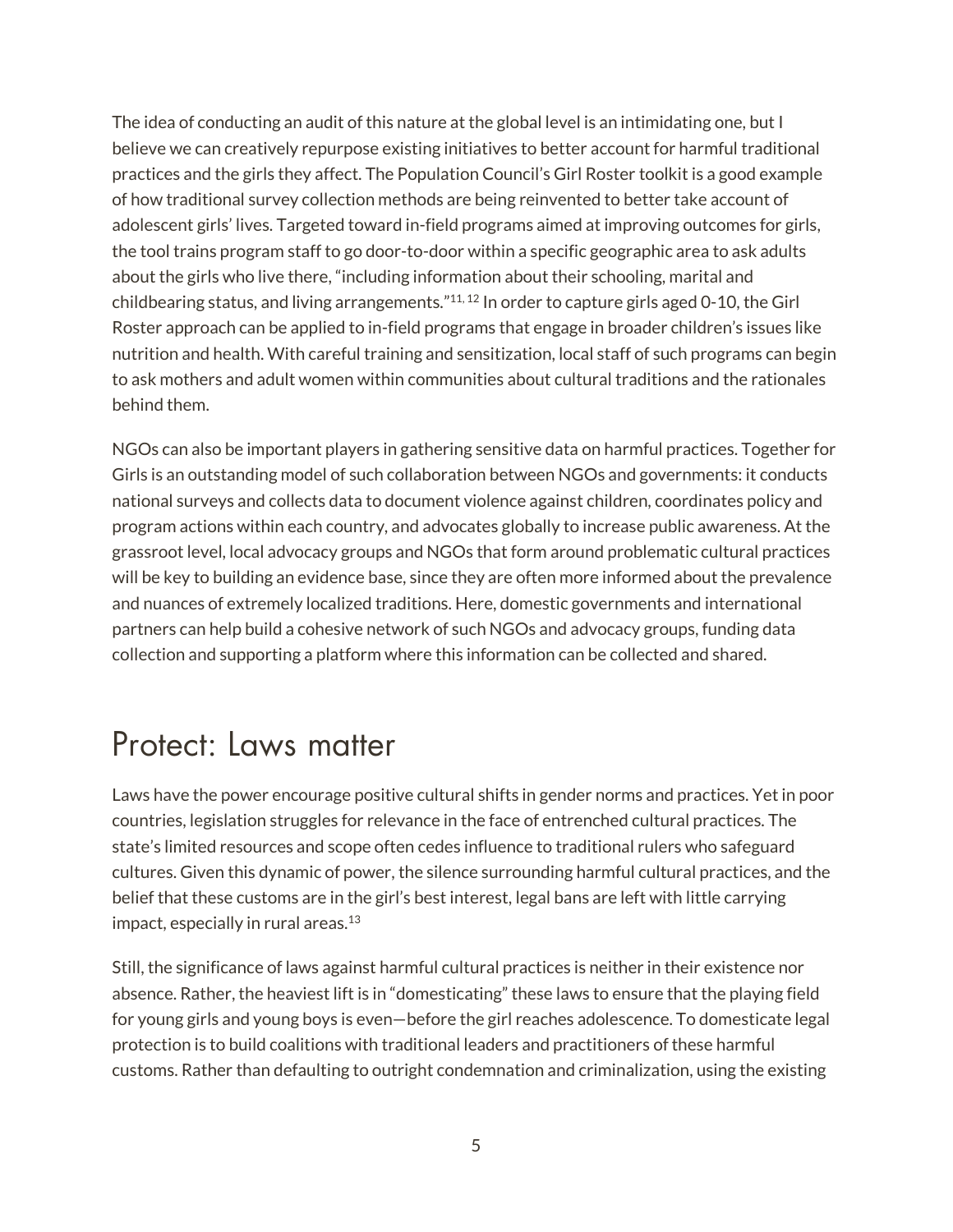power structures at the community level is a powerful way to gather buy-in and create effective monitoring systems for laws.

The heaviest lift is in "domesticating" laws against harmful cultural practices to ensure that the playing field for young girls and young boys is even.

When I took office as President in 2012, 675 Malawian women died per 100,000 live births. In the rural areas where we saw the highest incidence of maternal death, there were many myths and taboos surrounding pregnancy, which often kept women from seeking proper healthcare and opting to deliver in their homes without trained birth attendants. In addition to investing in clinical infrastructure, our biggest challenge was to change mindsets and norms surrounding childbirth. To do so, we mobilized more than 12,000 traditional village leaders to educate women, demystify pregnancy, and enforce the government's ban on home birth. Instead of criminalizing traditional birth attendants, we recruited them to act as community advisors for pregnant women and young girls. Even male chiefs, having been engaged in the policy agenda, championed maternal death reduction in their individual villages by using their influence to persuade women (and their husbands) to go to clinics to give birth. In twenty-four months, we reduced maternal death to 460 per 100,000 births—a 30 percent decline.

The two takeaways from our success with maternal death directly apply to harmful cultural practices against girls aged 0—10. First, effective laws spring from sustained political commitment. In Burkina Faso for example, the government's 1996 ban on female genital mutilation may have prevented more than 200,000 girls from being cut.<sup>14</sup> Here, the law was likely effective because it followed decades of advocacy work, nation-wide education campaigns, and a hotline for girls who were at risk or had experienced complications from being cut—all mechanisms that contributed to a shift in people's attitudes towards female genital mutilation.

Second, for the most rural and vulnerable girls, laws can be a strong coalescing point for a wide range of actors to draw visibility toward and take action against harmful practices. *Trokosi* (wife of the gods) is a practice of child slavery in parts of Togo, Benin, and Ghana. Young girls, usually 6-10 years old,<sup>15</sup> are given indefinitely as slaves to a shrine for an offense committed by a family member. Ghana only abolished the centuries-old practice in 1998, though its 1992 Constitution and other international laws mandated the eradication of all practices of slavery.<sup>16</sup> In the first few years following the legal ban, the government did not make any arrests or prosecutions, nor did it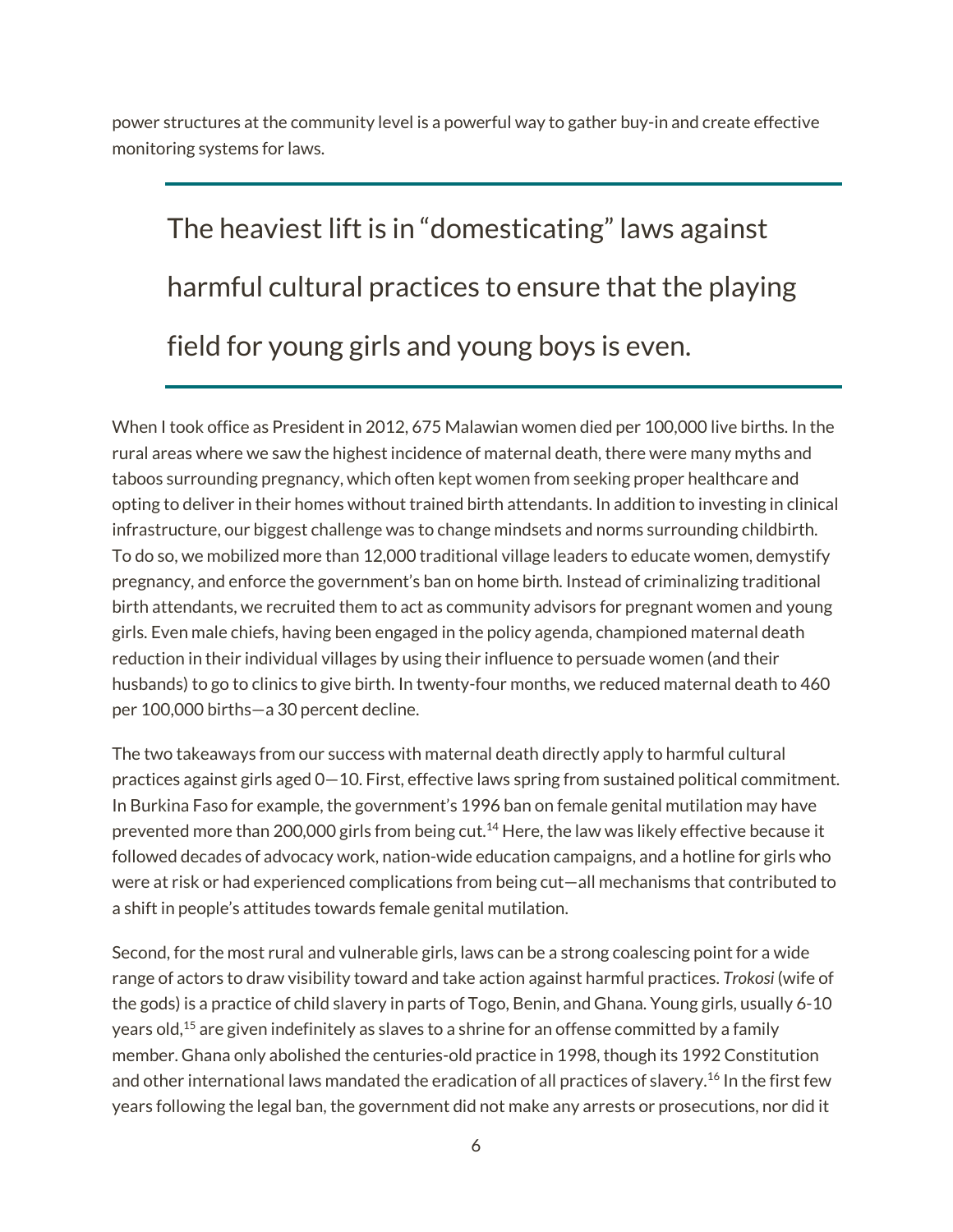have a plan to rescue an estimated 4,000 *trokosi* slaves (not including their estimated 16,000 children) from 76 shrines.<sup>17</sup> Nonetheless, the law gave local advocacy groups and NGOs a tangible reference point to hold the government accountable and garner support from international partners.

One such NGO was International Needs Ghana (ING), which had worked for decades to raise public awareness and lobby the government to criminalize the practice. Following the legal ban in 1998, the United Nations Development Fund for Women donated to ING to support rescue, rehabilitation, and vocational training efforts.<sup>18</sup> With the financial backing, ING was able to continue its strategy of offering cash and material incentives to shrines in exchange for *trokosi* slaves. Today, there are less than 1,200 women and children enslaved in Ghana, though much work remains to be done.<sup>19</sup>

## Shift: Mindsets in households

Long before the girl child goes to school, she is disadvantaged by traditional practices that diminish her potential for educational achievement and self-actualization. If we are to think of girls' empowerment and equality as an economic and social good, a shift in cultural mindsets and behaviors toward girls is essential for stimulating greater demand for said good. At the core of harmful cultural practices is a mindset that discriminates against and devalues girls. This mindset is one that begins from the day a girl is born and manifests most strongly in socialization at the household level—ultimately justifying harmful rituals and underinvestment in the girl child.

Households in which parents do not see daughters as inherently valuable and capable as sons do not invest equally in their education and empowerment: a study of out-of-school rates for girls in more than 200 countries over 40 years found that rather than household poverty, cultural norms were the stronger determinants of girls' under-enrollment in school.<sup>20</sup> Globally, a girl aged  $5-9$ spends 30 percent more of her time on household chores than a boy of the same age.<sup>21</sup> These examples of gender inequality imposed on young girls at the household level points to the need for interventions that stimulate parents' *demand* for their girl children's equality. In the instance of practices like child marriage, the economic impetus for marrying a daughter off rather than educating her is evident. And in tandem, the gender research and policy community have found innovative ways to incentivize families and girls to delay marriage.<sup>22</sup> However, the economic impetus for households is not always clear for many harmful practices that affect younger girls. There is no clear economic justification for why a 7-year-old girl should spend more of her time on chores. Neither is there one for why a 9-year-old girl should be subjected to sexual "cleansing."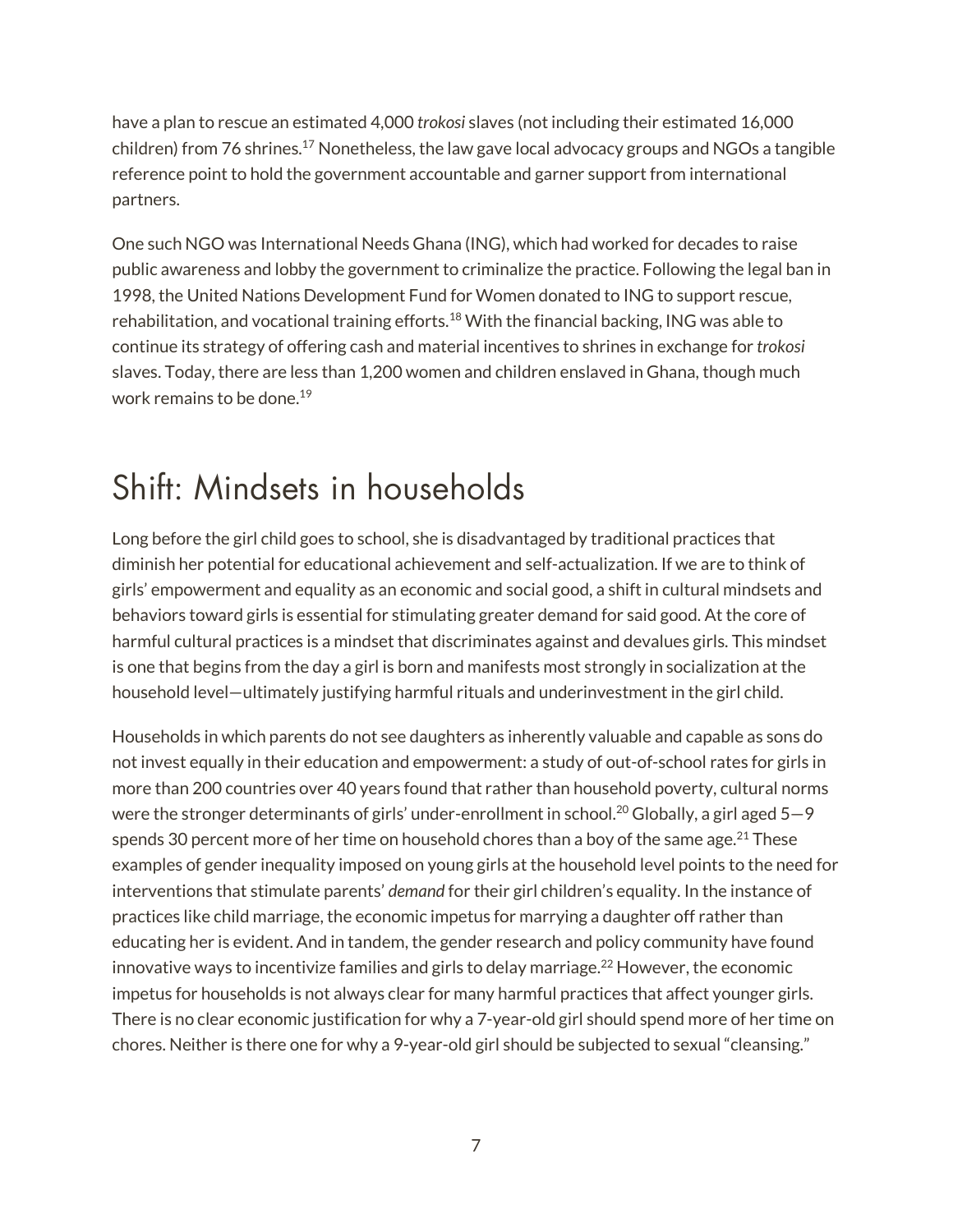For data collection and legislation to make a difference in the curtailment of harmful cultural practices against young girls, we need to change the smallest discriminatory norms at a large scale.

For data collection and legislation to make a difference in the curtailment of harmful cultural practices against young girls, we need to change the smallest discriminatory norms at a large scale. Such was the premise of USAID's Social Mobilization Campaign in Malawi, which was initially a rather small component of the Girls' Attainment in Basic Literacy and Education Program (GABLE).23 In 1991, USAID designed SMC as a nation-wide effort to change parental and community attitudes about the importance of girls' education. Person-to-person and group outreach at the grassroots level, training to sensitive teachers, and 156 weekly radio programs complemented the government's policies on secondary school scholarship and fee waivers. SMC strongly engaged with parents, community leaders, students and education officials in identifying and modifying social attitudes and practices that constrained girls' achievement in basic education. Spanning eight years, SMC succeeded in transforming parents' attitudes towards girls, which in turned increased young girls' access, persistence and success in education.

SMC may have worked in Malawi, but we need research and innovation to find more effective, low-cost, and scalable approaches to shifting cultural mindsets and behaviors toward girls.

Discriminatory mindsets are hard to change, but we can make progress by investing in approaches that have been proven to work to bring long-lasting changes in parental and community behavior. SMC was a success in Malawi in part because USAID's partnership with the government was long-term and grounded in engagement with key local institutions that facilitated direct community sensitization. Elsewhere, governments will equally need to mainstream mindset and behavior change within wider gender development objectives. Already, progress in this direction appears to be underway through programs like Think [Equal,](http://www.thinkequal.com/) a global initiative which builds and delivers "an equality studies curriculum" for education ministries around the world. Targeting children from age 3, the curriculum seeks to break down gender stereotypes and build girls' selfconfidence, rights awareness, and agency. On January 1, 2017, 117 schools in 18 countries will start teaching the Think Equal Curriculum.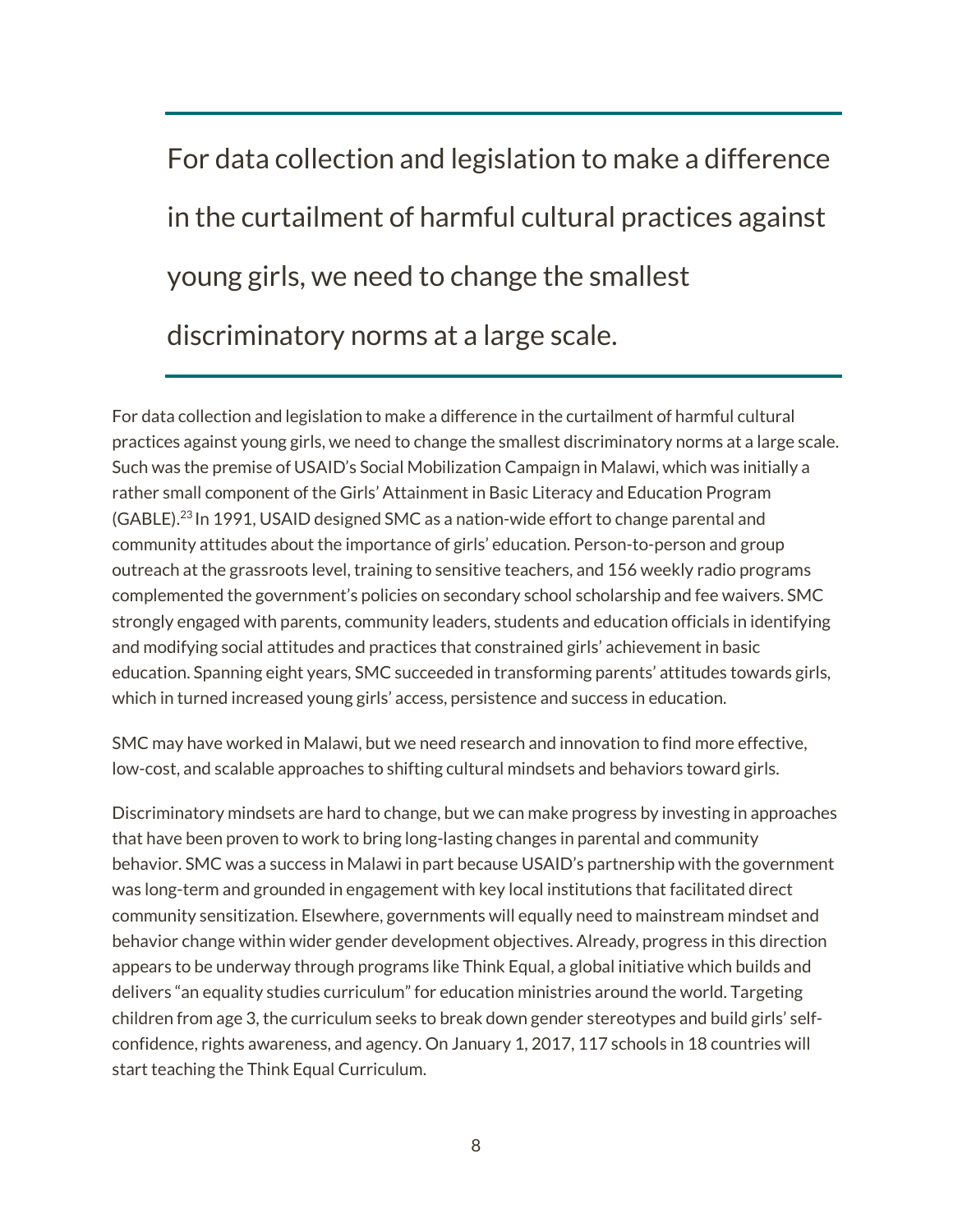## Conclusion

To build educational capital and skills for African girls, free uniforms, waived school fees, and workshopping alone are not enough to counter the driving damage of cultural practices and norms in the household. Whether it is *kuchotsa fumbi* or child marriage, the core barriers against educational achievement, empowerment, and equality are the mindsets and beliefs that cause devaluation and violence against girls at an early age.

We cannot neglect localized and contained practices because they only affect a few thousand girls, for that is how entire communities get left behind. At the national and international level, we need to reaffirm our commitment to girls aged 0 to 10 by adding data to stories, researching the best practices in behavior change efforts, and smoothing the conflict between cultural practices and human rights as enshrined in national constitutions and international law.

As a young child, my parents protected me from traditions they believed detrimental. At home, my father raised me and my sisters as he would raise sons—engaging and valuing our potential in a way deemed unusual in those times. I ended up in the State House.

We can secure an even stronger start for millions of girls by lifting the heavy physical, psychological, and social burdens of our traditions.

### Endnotes

[1] Bohnet, *What Works*.

[2] The Synthesis of Age and Gender: Intersectionality, International Human Rights Law and the Marginalization of the Girl-Child

- [3] UN Women, "Facts and Figures."
- [4] Hiro Hattori, "Out-of-School Children: What Data (Visually) Tells."
- [5] "Demographic Pressure and Development in a Gender Perspective."
- [6] United Nations Children's Fund, "A Profile of Child Marriage in Africa."
- [7] Nanda, Datta, and Das, "Impact on Marriage."
- [8] Baird et al., "Girl Power."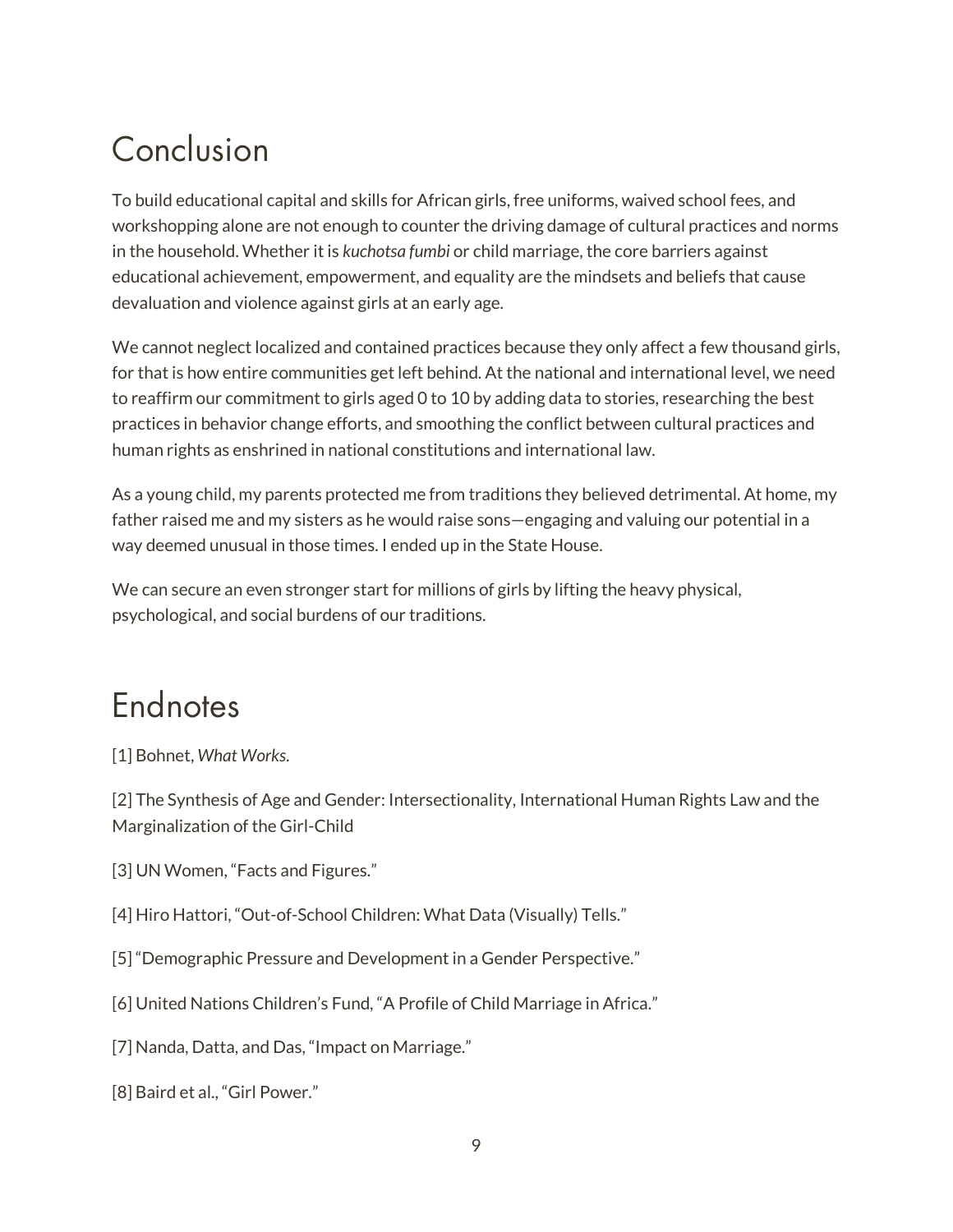[9] "Cultural Practices and Their Impact on the Enjoyment of Human Rights, Particularly the Rights of Women and Children in Malawi."

[10] Malawi, Report of the Law Commission on the Development of the Gender Equality Act.

[11] Bill and Melinda Gates Foundation, "Closing the Gender Data Gap: How Efforts to Collect Data about Women and Girls Drive Global Economic and Social Progress."

[12] "Adolescent Girls' Programming: Community of Practice | Population Council."

[13] Matt Collin and Theodore Talbot, "Does Banning Child Marriage Really Work?"

[14] Charles Kenny et al., "In Burkina Faso, an Anti-FGM/C Law May Have Prevented over 200,000 Girls from Being Cut."

[15] Yakin Ertürk, "Report of the Special Rapporteur on Violence against Women, Its Causes and Consequences: Mission to Ghana."

[16] Sarah C. Aird, "Ghana's Slaves to the Gods."

[17] US Department of State, "Ghana Country Report on Human Rights Practices for 1997."

[18] Nirit Ben-Ari, "Liberating Girls from 'Trokosi': Campaign against Ritual Servitude in Ghana."

[19] "International Needs Transforming the Lives of Women in Ghana."

[20] Laborda Castillo, Sotelsek Salem, and Sarr, "The Effect of Poverty, Gender Exclusion, and Child Labor on Out-of-School Rates for Female Children."

[21] United Nations Children's Fund, "Harnessing the Power of Data for Girls: Taking Stock and Looking Ahead to 2030."

[22] Anju Malhotra et al., "Solutions to End Child Marriage: What the Evidence Shows."

[23] Summative Evaluation Team: The Mitchell Group, INC., "Summative Evaluation of USAID/Malawi's Girls' Attainment in Basic Literacy and Education (GABLE)."

## References

"Adolescent Girls' Programming: Community of Practice | Population Council." Accessed November 22, 2016[. http://www.popcouncil.org/research/adolescent-girls-programming](http://www.popcouncil.org/research/adolescent-girls-programming-community-of-practice)[community-of-practice.](http://www.popcouncil.org/research/adolescent-girls-programming-community-of-practice)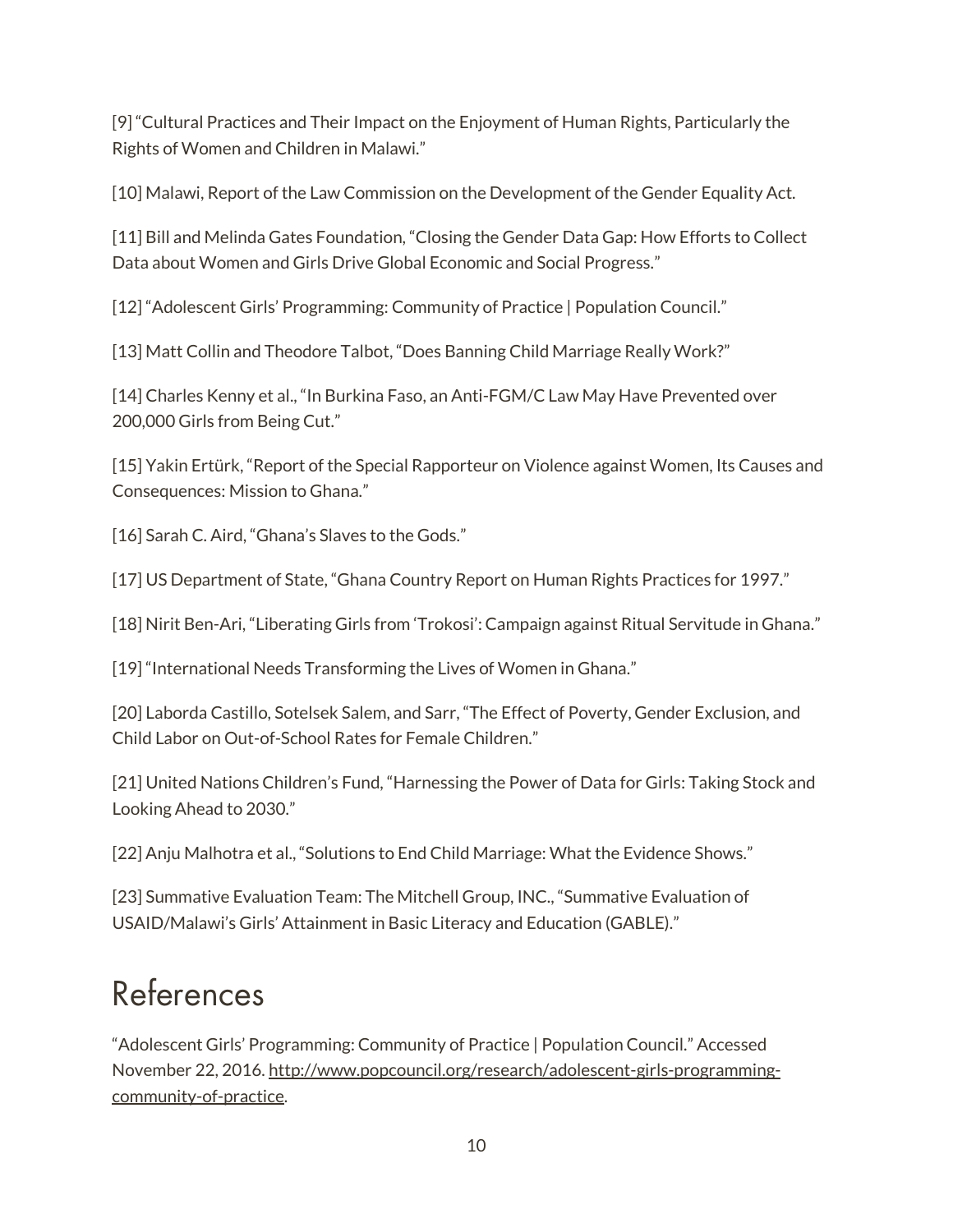Anju Malhotra, Ann Warner, Allison McGonagle, and Susan Lee-Rife. "Solutions to End Child Marriage: What the Evidence Shows." International Center for Research on Women, 2011. [http://www.icrw.org/publications/solutions-to-end-child-marriage/.](http://www.icrw.org/publications/solutions-to-end-child-marriage/)

Baird, Sarah J., Ephraim Chirwa, Jacobus de Hoop, and Berk Özler. "Girl Power: Cash Transfers and Adolescent Welfare. Evidence from a Cluster-Randomized Experiment in Malawi." Working Paper. National Bureau of Economic Research, September 2013. [http://www.nber.org/papers/w19479.](http://www.nber.org/papers/w19479)

Bill and Melinda Gates Foundation. "Closing the Gender Data Gap: How Efforts to Collect Data about Women and Girls Drive Global Economic and Social Progress." Accessed November 22, 2016. [http://paidpost.nytimes.com/gates-foundation/closing-the-gender-data-gap.html.](http://paidpost.nytimes.com/gates-foundation/closing-the-gender-data-gap.html)

Bohnet, Iris. *What Works: Gender Equality by Design*. Cambridge, Massachusetts: Belknap Press, 2016.

Charles Kenny, Megan O'Donnell, Ben Crisman, and Sarah Dykstra. "In Burkina Faso, an Anti-FGM/C Law May Have Prevented over 200,000 Girls from Being Cut." Center for Global Development, July 27, 2016[. http://www.cgdev.org/publication/impact-legislation-hazard](http://www.cgdev.org/publication/impact-legislation-hazard-female-genital-mutilationcutting-regression-discontinuity?callout=1-1)[female-genital-mutilationcutting-regression-discontinuity?callout=1-1.](http://www.cgdev.org/publication/impact-legislation-hazard-female-genital-mutilationcutting-regression-discontinuity?callout=1-1)

"Cultural Practices and Their Impact on the Enjoyment of Human Rights, Particularly the Rights of Women and Children in Malawi." Malawi Human Rights Commission, 2006.

"Empowering African Women: An Agenda for Action." Africa Gender Equality Index. African Development Bank Group, 2015[. http://aps.journals.ac.za/pub/article/view/885.](http://aps.journals.ac.za/pub/article/view/885)

Hiro Hattori. "Out-of-School Children: What Data (Visually) Tells." UNICEF, New York, February 2015. [http://data.unicef.org/wp-content/uploads/2015/12/Situation-of-Out-of-School-Children-](http://data.unicef.org/wp-content/uploads/2015/12/Situation-of-Out-of-School-Children-OOSCI-Feb-2015_223.pdf)[OOSCI-Feb-2015\\_223.pdf.](http://data.unicef.org/wp-content/uploads/2015/12/Situation-of-Out-of-School-Children-OOSCI-Feb-2015_223.pdf)

"International Needs Transforming the Lives of Women in Ghana." *International Needs Australia*, September 2009. [https://www.internationalneeds.org.au/News/News-](https://www.internationalneeds.org.au/News/News-Detail/ArtMID/414/ArticleID/54/International-Needs-Transforming-the-lives-of-women-in-Ghana)[Detail/ArtMID/414/ArticleID/54/International-Needs-Transforming-the-lives-of-women-in-](https://www.internationalneeds.org.au/News/News-Detail/ArtMID/414/ArticleID/54/International-Needs-Transforming-the-lives-of-women-in-Ghana)[Ghana.](https://www.internationalneeds.org.au/News/News-Detail/ArtMID/414/ArticleID/54/International-Needs-Transforming-the-lives-of-women-in-Ghana)

Laborda Castillo, Leopoldo, Daniel Sotelsek Salem, and Leopold Remi Sarr. "The Effect of Poverty, Gender Exclusion, and Child Labor on Out-of-School Rates for Female Children." *Journal of Research in Childhood Education* 28, no. 2 (2014): 162–81. doi:10.1080/02568543.2014.884028.

Malawi, ed. *Report of the Law Commission on the Development of the Gender Equality Act*. Law Commission Report 23. Lilongwe, Malawi: Government of Malawi, 2011.